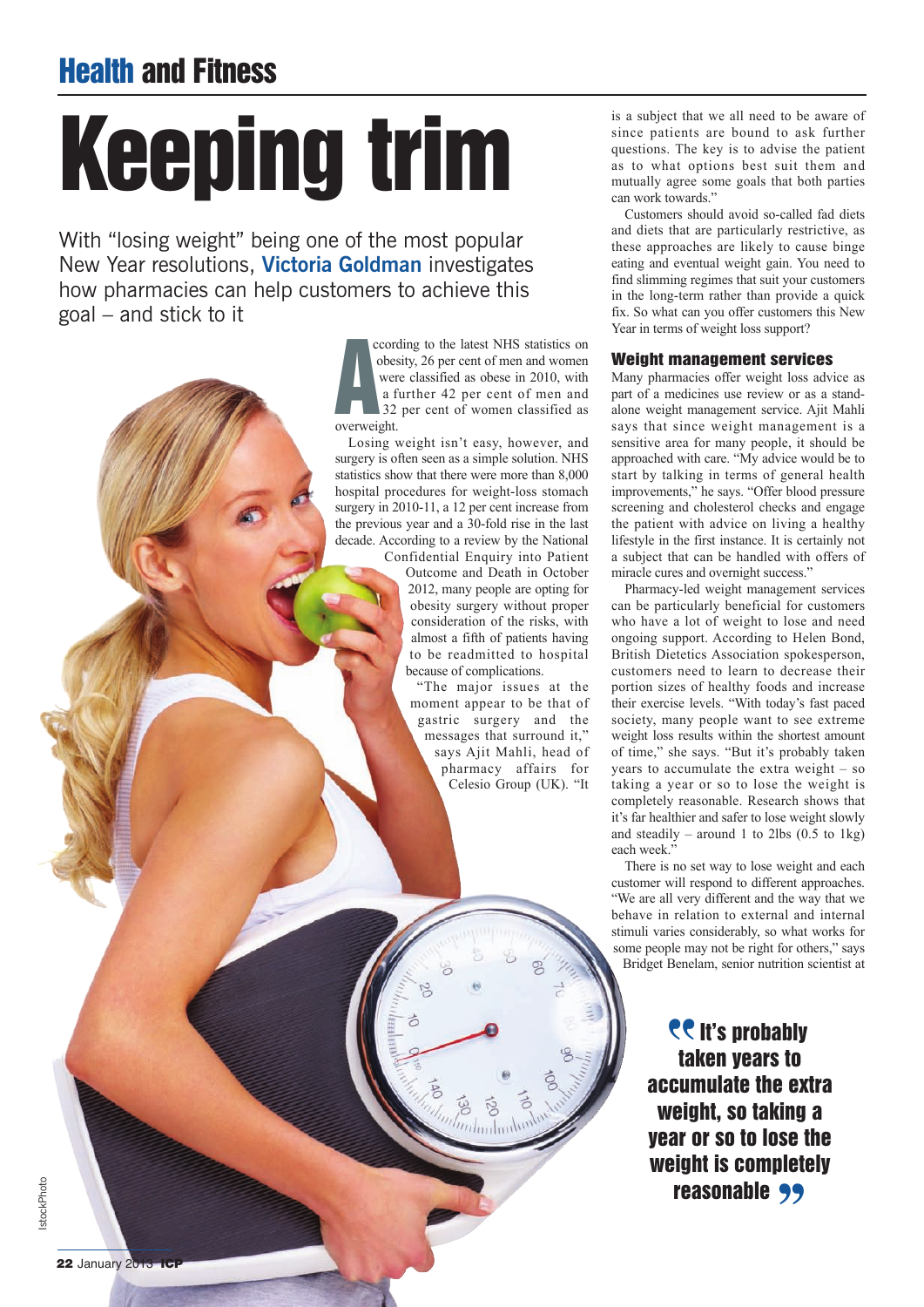## **Health and Fitness**

### **Maintaining a healthy balance**

**Ideally, most people should be able to get all the essential vitamins, minerals and other nutrients they need by eating a healthy, balanced diet that includes five portions of fruit and vegetables a day. But it is possible that if customers are trying to lose weight, they may cut out essential food groups, and therefore nutrients, from their diet. You may wish to recommend a daily multivitamin and mineral supplement to fill in any gaps.**

**"People often think that they should avoid calcium as calcium-rich foods are seen as fattening," says Helen Bond. "However, there is evidence that calcium from dairy products can help with weight loss and people should aim for three portions of dairy foods a day. B vitamins can help to release energy from food, although there is no evidence that these will help people lose weight. A healthy, balanced diet should give customers all the nutrients they need."**

the British Nutrition Foundation. "There are lots of different options to choose from in terms of making changes in our behaviour that could have a positive impact on our health."

#### **Meal replacement programmes**

Meal replacement programmes are a popular choice for dieters. Some programmes offer total meal replacements, while others involve a combination approach, mixing meal replacement products with healthy meals. Research in the *American Journal of Clinical Nutrition* in September, 2012, found that commercial weight-loss programmes, especially the very low calorie diets (meal replacements providing 500 calories a day for six to 10 weeks), can be effective at helping people to slim down. "There is plenty of clinical research backing the role of meal replacements, which usually work by reducing calorie intake," says Helen Bond. "These can be used as a tool to kickstart healthy eating plans."

Meal replacements are convenient as they avoid the need for portion control and calorie counting. However, pharmacists need to educate customers about how to change their eating habits as well, so that they don't put the weight back on again afterwards. The Slim-Fast plan is backed up by online support teaching the principles of healthy eating and how to manage everyday food and drink.

Lipotrim, which started out in 1987 as a GP programme but was extended to pharmacies in 2000, involves using Lipotrim Total Food Replacement formulas in place of all regular meals alongside weekly visits to the pharmacy. "Lipotrim is aimed at the severely overweight

or obese," says Dr Stephen Kreitzman, the nutritionist who established the brand and is co-director of the company. "Pharmacists have to be trained and are backed up by our helpline. Maintaining the weight loss afterwards is very difficult and this is when most people need advice."

#### **Weight loss products**

There are many weight loss products available and customers should buy products backed by clinical research, such as alli, XLS-Medical and Adios. "It is important that pharmacists look at the evidence behind each product and make sure that they won't interact with anything else the customer is taking," says Helen Bond.

Alli 60mg hard capsules, from GSK, are back on shelf after an absence and are being supported by an intensive marketing campaign to raise awareness and drive sales through pharmacy. Aimed at women aged 35-plus with a BMI of 28 or more, the brand's key message is "for every 2lb lost through healthy eating, alli can help you lose 1lb more".

"We are delighted that alli is back in time to help people achieve their weight loss goals at a time when health and fitness will be top of their minds," says alli brand manager Laura Street. "We will once again be hosting consumer information online to help people take responsibility for long-term changes and encourage a healthier lifestyle and sensible eating to achieve gradual weight loss."

#### **Product update**

**Obethin is a new weight management product for overweight adults. Said to help with portion control, balanced eating habits and overcoming hunger pangs, Obethin contains natural**

bethin **quantities of water and forms a natural viscous and stable gel,**

**partially filling the stomach and helping to produce a full feeling," says AHA Medical Services. "When mixed with food, this gel mixture slows the digestion process, contributing to satisfaction during the meal and in the period afterwards." Obethin's active ingredients include: glucomannan, a water-soluble polysaccharide that is considered a dietary fibre; xanthan gum, which is commonly used as a food thickening agent; sodium alginate, an anionic polysaccharide; flax seed; and spirulina platensis, a microalgae that is said to decrease appetite.**

#### **AHA MEDICAL SERVICES 0191 370 9199**

**polysaccharides that are not absorbed or digested by the body. "This polysaccharide combination absorbs large**

**Continuous tracking of measurements such as heart rate, blood pressure, body mass index and calorie burn can help people to achieve their fitness and weight aims. Now, to enable customers to take these measurements in the home, A&D**



**Instruments, in partnership with Microsoft Healthvault, has**

**launched the "Wellness Connected" health and fitness monitoring system. Equipment includes a blood pressure monitor, weighing scale, activity monitor and thermometer. The devices are equipped with near field communication (NFC) data systems (the same technology found in contactless credit cards), allowing users to store daily readings and analyse trends with "no wires and no connection problems", says A&D. There is also an Android application that works with NFC-enabled smartphones. The company describes the Wellness Connected system as "essential kit for advanced fitness enthusiasts, yet easy enough even for those taking their first steps towards physical fitness to use". A&D MEDICAL 01235 550 420**

**XLS-Medical Fat Binder is a naturally derived, clinically proven weight loss aid available through pharmacies nationwide. According to a double-blind, placebo controlled study published in the journal** *Obesity***, XLS-Medical can help dieters lose up to three times more weight than dieting alone. The product works by binding to undigested fat and is "extremely well tolerated**



**so is gentle on the digestive system", says manufacturer Omega Pharma. The company adds that XLS-Medical also helps dieters to feel fuller for longer. Recommended dosage is two tablets, three times a day after meals. A trial pack of 30 tablets is available for a recommended retail price of £14.99. ACTAVIS 0800 373 573**